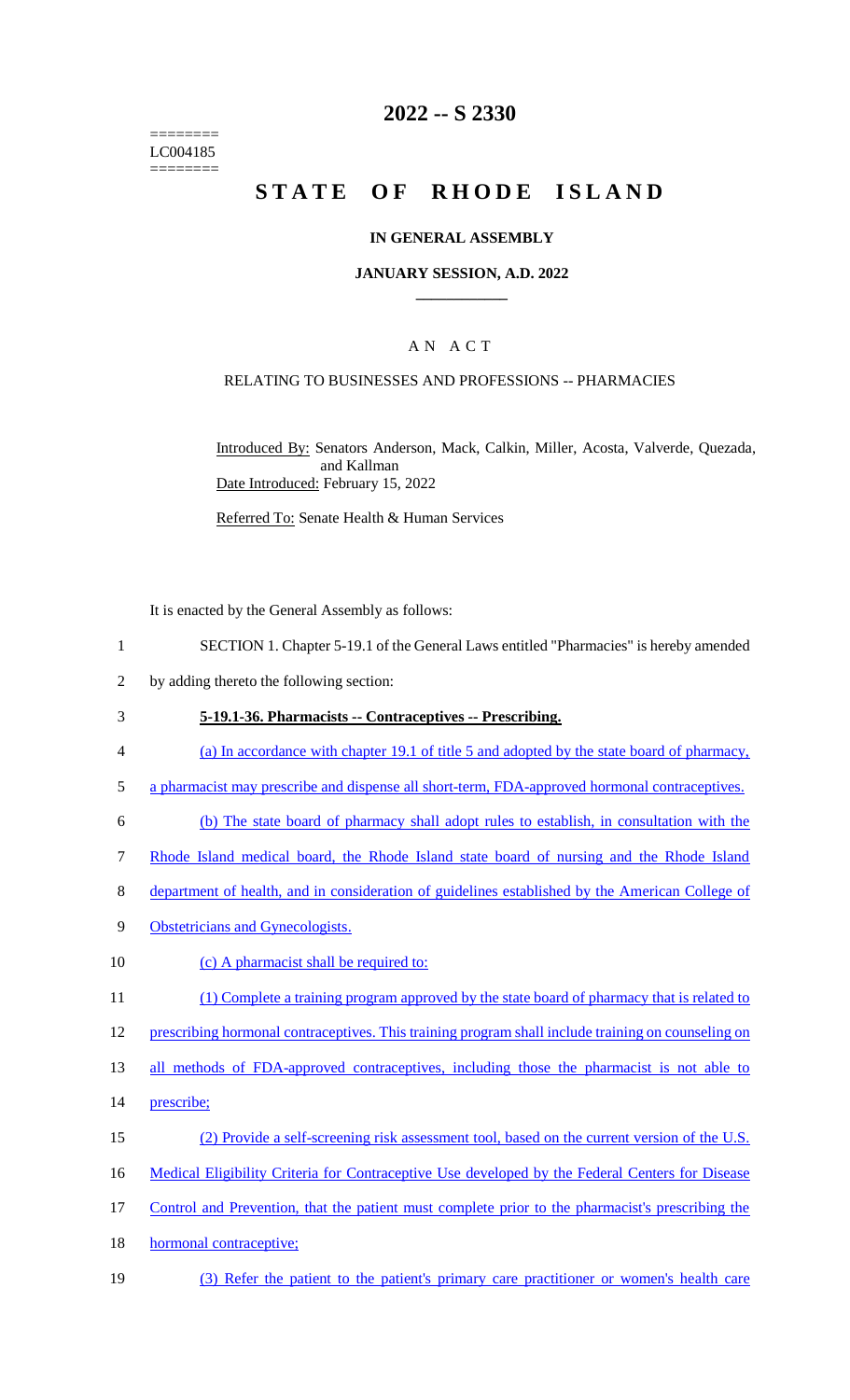- 1 practitioner upon prescribing and dispensing the hormonal contraceptive patch or self-administered 2 oral hormonal contraceptive; 3 (4) Provide the patient with a written record of the hormonal contraceptive prescribed and 4 dispensed and advise the patient to consult with a primary care practitioner or women's health care 5 practitioner; and 6 (5) Dispense the contraceptives to the patient as soon as practicable after the pharmacist 7 issues the prescription. 8 (d) All state and federal laws governing insurance coverage of contraceptive drugs, 9 devices, products and services shall apply to contraceptives prescribed by a pharmacist under this 10 section. 11 (e) Any individual health plan or group health plan and any health coverage through 12 Medicaid or any equivalent state-sponsored Medicaid program shall cover hormonal contraceptives 13 that are prescribed and dispensed by a pharmacist, including contraceptive counseling, if those 14 contraceptives would otherwise be covered if prescribed by another type of health care provider. 15 Contraceptives prescribed and dispensed pursuant to this section, including contraceptive 16 counseling, shall be covered if provided by an out-of-network pharmacist. 17 (f) The Rhode Island state pharmacy board should track and report on accessibility and use, 18 including the number and geographic locations of participating pharmacy stores; number of 19 pharmacists that have successfully completed the training protocol; and whether contraceptives are 20 adequately stocked in stores. 21 (g) Pharmacies should display signs in stores and on websites indicating on-site, behind-22 the-counter availability of contraceptives.
- 23 SECTION 2. This act shall take effect upon passage.

======== LC004185 ========